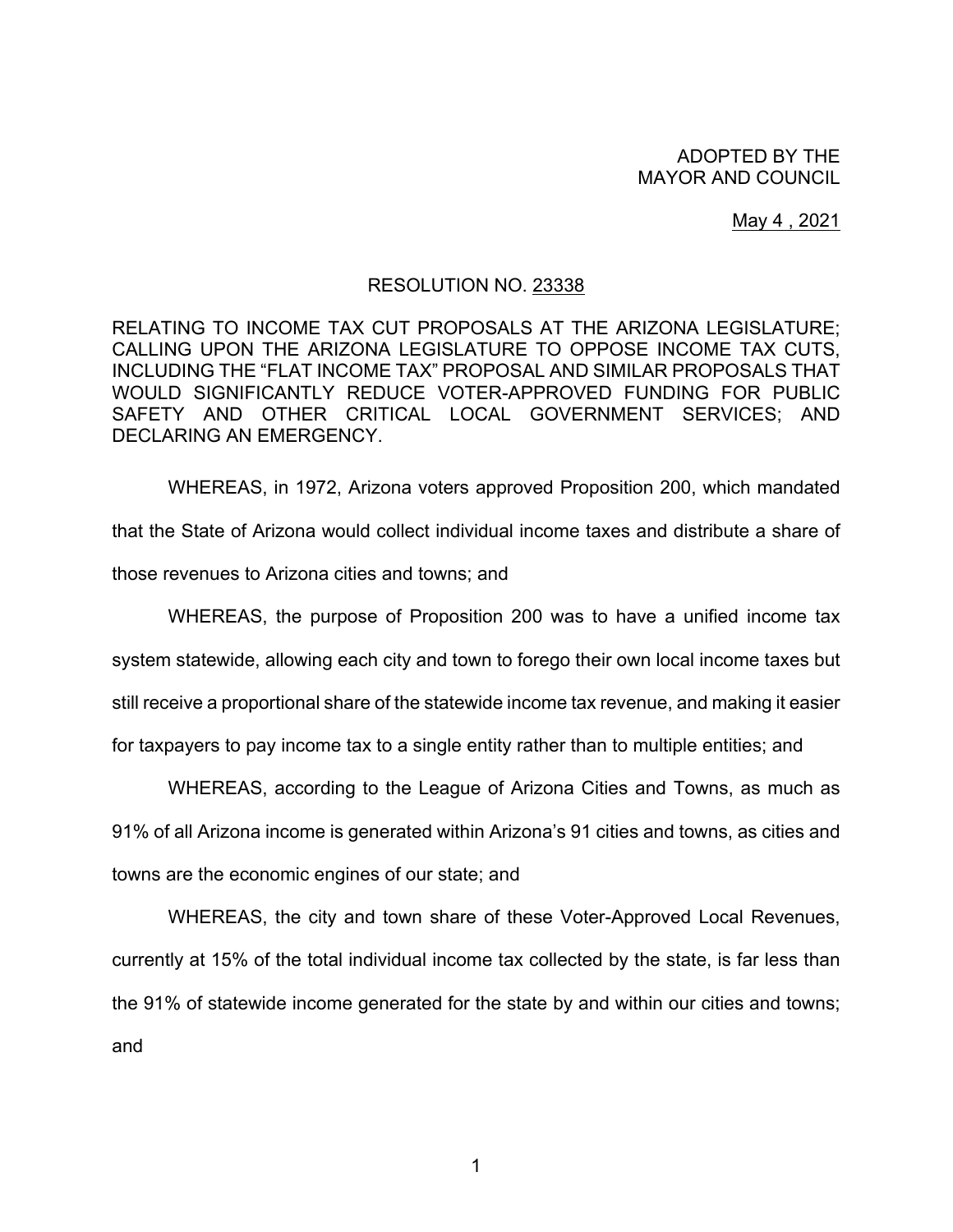WHEREAS, cities and towns utilize these Voter-Approved Local Revenues for critical services such as law enforcement, fire suppression, emergency medical services, emergency communications, transportation, parks and recreation, housing and community development, waste and recycling, and other services required by residents and businesses for the maintenance of a high quality of life and a strong economy; and

WHEREAS, cities and towns also utilize these revenues to invest in infrastructure to support increased economic development, providing better jobs and higher wages to Arizona workers and their families; and

WHEREAS, the Arizona Legislature is considering a proposal to establish a 2.5% "flat income tax" rate, which would reduce Arizona's estimated income tax revenues by \$1.5 billion per year; and

WHEREAS, this proposed \$1.5 billion reduction in revenue would mean a \$225 million annual reduction to the voter-approved local revenues to cities and towns, including an estimated \$21 million annual cut to the City of Tucson; and

WHEREAS, Governor Ducey has recommended a separate proposal that would lower income tax revenues by \$200 million in year one, \$400 million in year two, and \$600 million in year three and every year thereafter. Tucson would lose \$17 million over those three years, and \$8.5 million per year thereafter.

WHEREAS, a reduction of this magnitude would have a significant and negative impact on the critical and core services provided by the City of Tucson to our residents and local businesses, including in public safety; and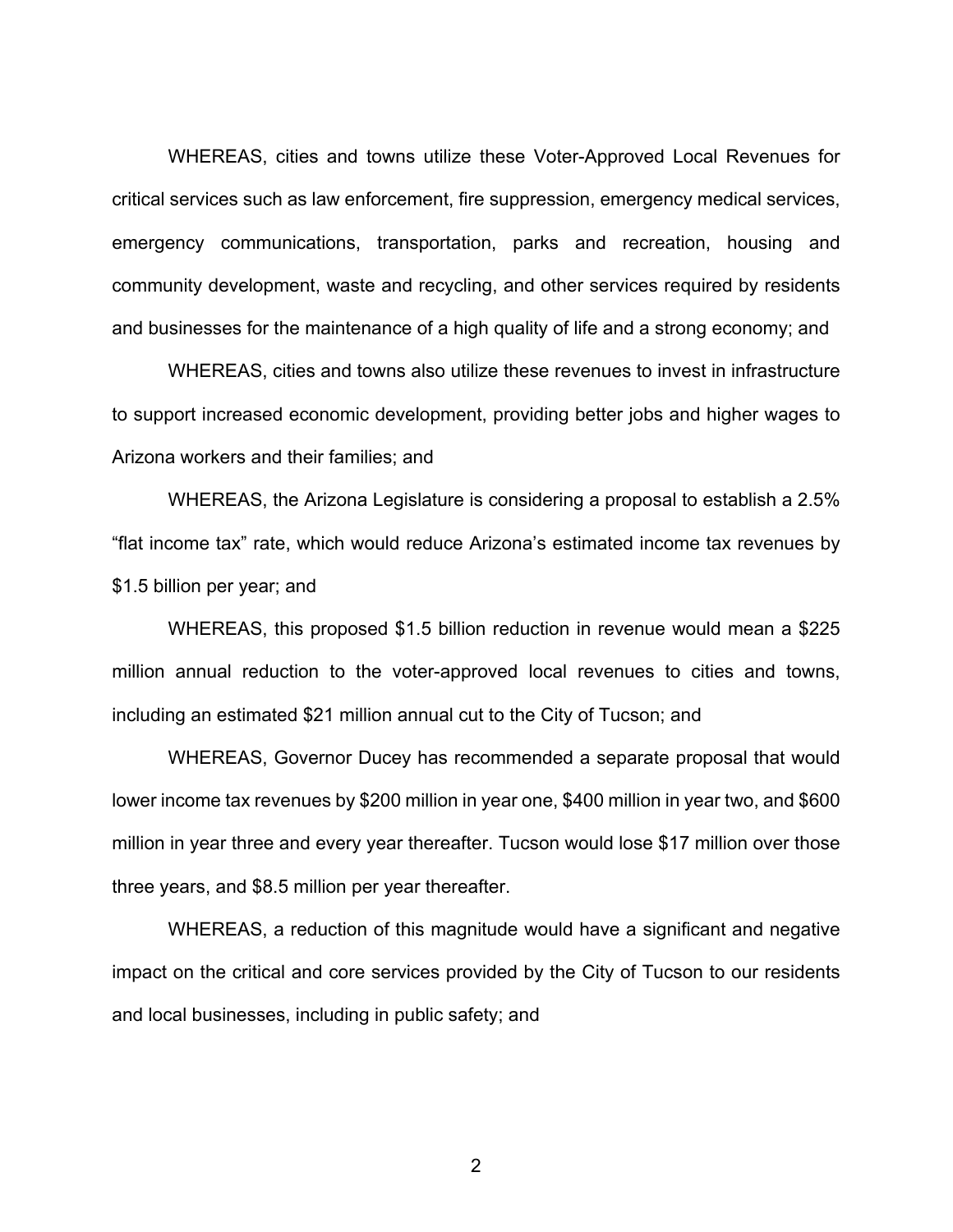WHEREAS, cities across Arizona are experiencing significant economic development successes in the current environment, with substantial expansions and recruitments of multi-national corporations such as Apple, Microsoft, Lucid, Nikola, Taiwan Semiconductors, and Intel in cities such as Phoenix, Tucson, Chandler, and Casa Grande, demonstrating that Arizona's tax rates are competitive and fair, and provide sufficient funds for quality public services, and no radical income tax cuts are necessary; and

WHEREAS, large income tax reductions will place additional pressure on more regressive taxes that disproportionately affect lower-income Arizonans, such as sales and property taxes, to support critical public services; and

WHEREAS, the biggest beneficiaries of a 2.5% "flat income tax" would be upper income Arizonans, and these individuals have already disproportionately benefitted by lower federal income tax rate reductions in the 2017 Federal Tax Cuts and Jobs Act; and

WHEREAS, the current income tax cut proposals utilize one-time funding sources from the federal CARES Act and American Rescue Plan to offset permanent income tax cuts, which is not only fiscally responsible and contrary to basic budgeting practices, but potentially violates provisions in the American Rescue Plan that specifies that states cannot use funds they receive "to either directly or indirectly offset a reduction in the net tax revenue"; and

WHEREAS, Arizona law requires a 2/3 majority vote in each legislative body to increase taxes and only a simple majority vote to lower taxes, thereby making any radical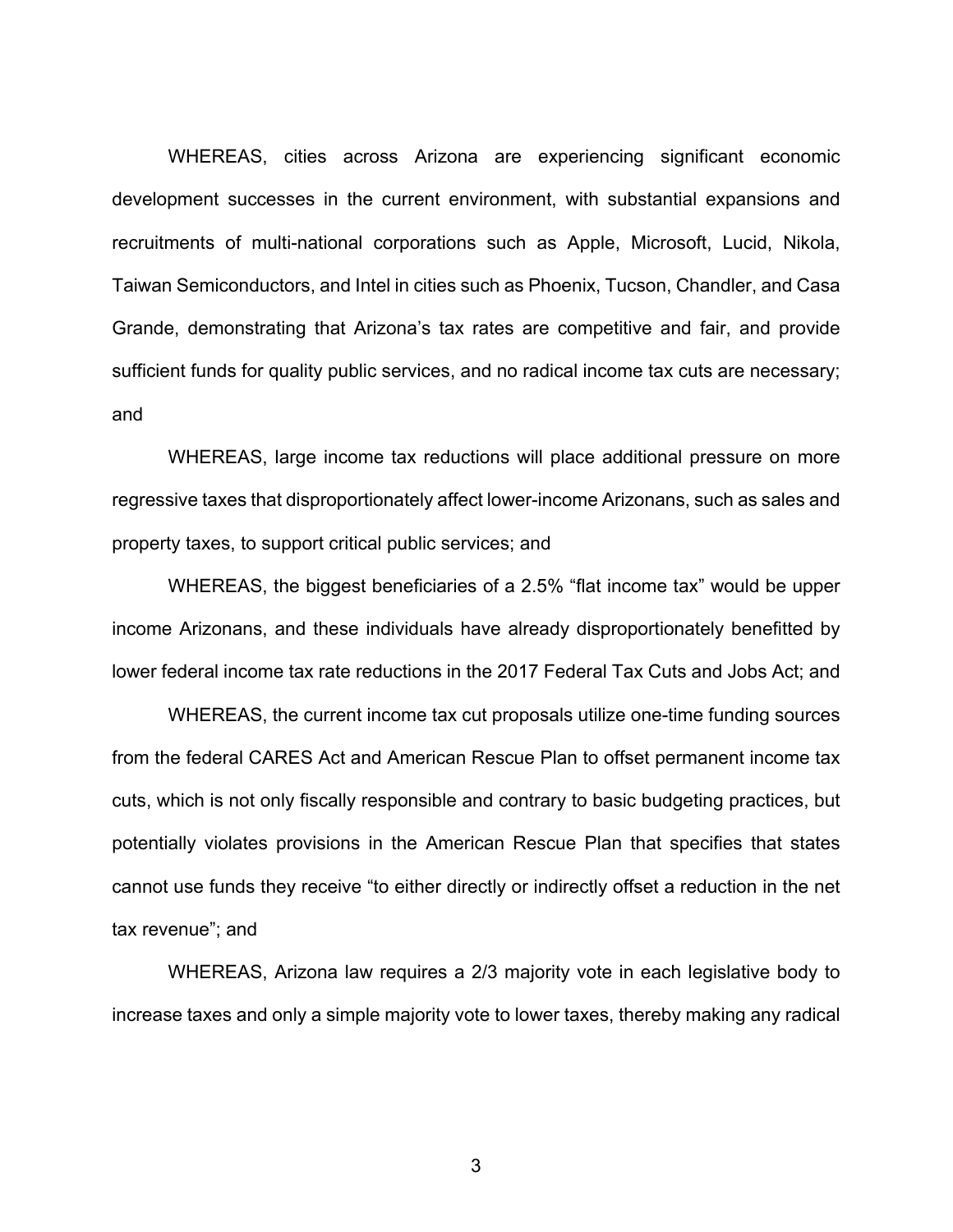tax cuts difficult to undo in any future economic downturn, putting essential services at risk at the precise time they are especially needed by residents and businesses;

NOW, THEREFORE, BE IT RESOLVED BY THE MAYOR AND COUNCIL OF THE CITY OF TUCSON, ARIZONA, AS FOLLOWS:

SECTION 1. The Mayor and Council of the City of Tucson call on the Arizona Legislature to exercise its authority, and to carry out its self-assumed responsibilities, for the purpose of protecting and promoting the health, safety and welfare of Arizonans and protecting Arizona's economy by opposing all income tax cut proposals, including the "flat income tax" proposal and any others that would significantly reduce income tax revenues.

SECTION 2. If the Arizona Legislature, with the consent of the Governor of the State of Arizona, approve an income tax cut, the Mayor and Council call on the Legislature and Governor to utilize their budgeting authority to restore all reduced revenues to cities and towns in future years in keeping with the spirit of the 1972 Proposition 200's mandate that these Voter-Approved Local Revenues are allocated to the Arizona cities and towns that generate these revenues for our state.

SECTION 3. The various City officers and employees are authorized and directed to perform all acts necessary or desirable to give effect to this Resolution.

SECTION 4. WHEREAS, it is necessary for the preservation of the peace, health and safety of the City of Tucson that this Resolution become immediately effective, an emergency is hereby declared to exist, and this Resolution shall be effective immediately upon its passage and adoption.